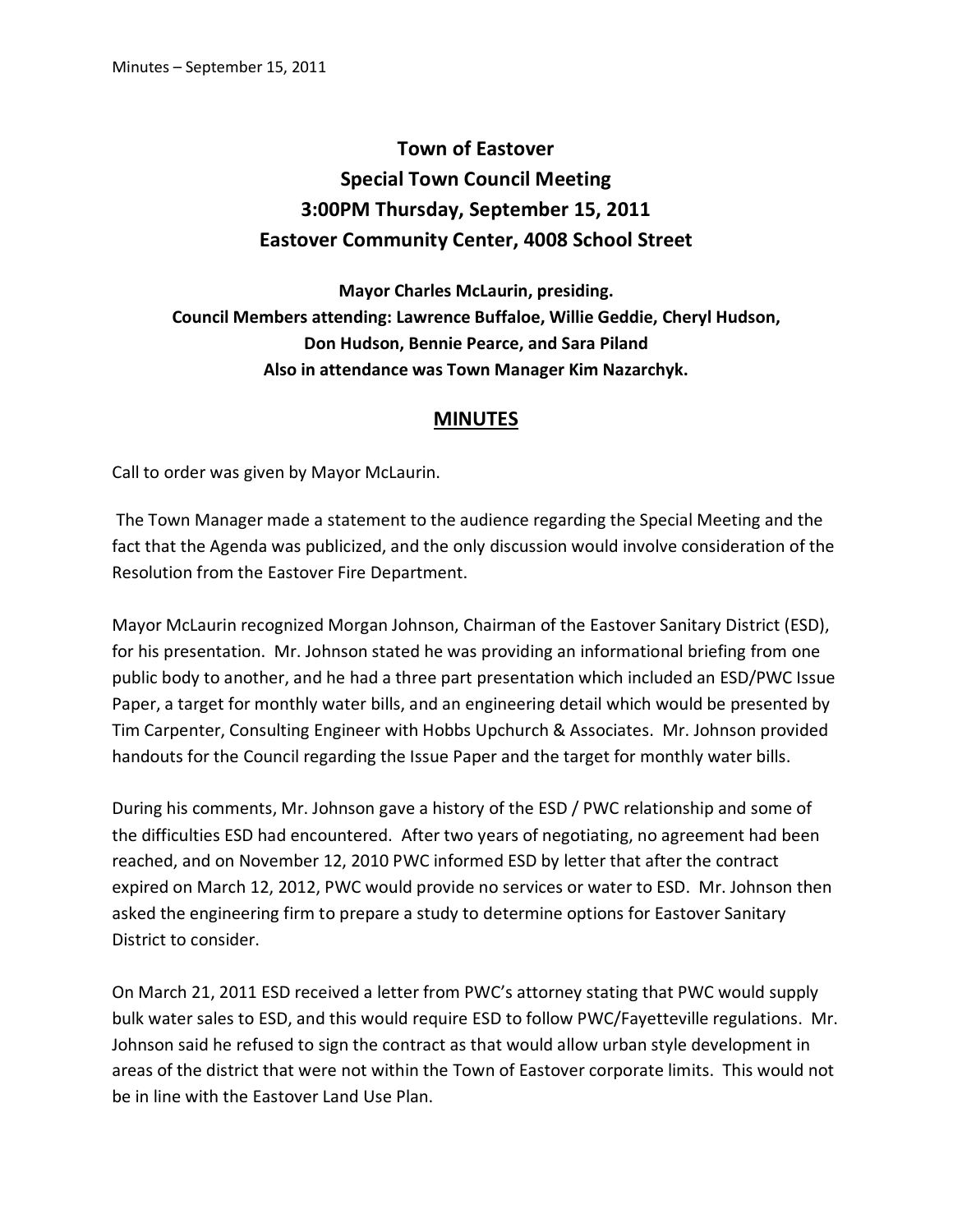Hobbs Upchurch & Associates was well into the study to determine the method which would provide the best possible customer friendly service at the least expensive manner. Upon completion, the study offered five options, and the ESD Board decided to handle Administration and Operations & Maintenance themselves, and purchase water from Dunn. ESD signed a contract on August 9, 2011 with the City of Dunn to purchase water, and to repay the cost of the 11.5 mile pipe from Harnett County to the ESD system. Initially is was thought that Local Government Commission approval would not be needed for this venture, but subsequent study revealed that LGC approval is needed for debt consideration exceeding \$500,000 and lasting over five years. ESD and the City of Dunn will jointly meet with LGC in October or November to seek approval for the financing.

Mr. Johnson addressed the monthly water bill concern, stating that PWC information was erroneous, and he maintains that water bills will be within the \$35-45 range.

Mr. Johnson stated that ESD will have an office on Dunn Road across from Town Hall to serve the district, and the water tower will provide adequate water volume and pressure for the entire ESD system. A manager has been hired, and a clerk and an Operations/Maintenance Manager have been identified. The agreement with Dunn will provide up to one million gallons of water a day, which will meet ESD's needs for the next 20 years. When asked why PWC decided to offer water sales to the district, Mr. Johnson stated they did not want to lose 3,000 customers. He said that the discussions with Dunn were friendlier and more accommodating, and the relationship with PWC had become adversarial. The current Phase II has been repeatedly delayed because of PWC.

Mayor McLaurin encouraged Mr. Johnson to provide updated information on a frequent basis, and Mr. Johnson stated he tried to in addressing the Town Council, the Civic Club, and at the monthly ESD meeting. He said that letters to the district customers cost about \$3,000 – 4,000 each time, and he was very careful to spend that wisely.

Council Member Sara Piland recognized the ESD Board members, and asked for information regarding pressure, volume, and redundancy. Tim Carpenter with Hobbs Upchurch & Associates presented a "hydraulic model" which addressed pressure, volume, and redundancy. Mr. Carpenter noted that although PWC has four lines running into the district, they all come from the same PWC pipe. He stated the model had been run with predetermined information as requested by the Eastover Fire Department. Mr. Carpenter also provided the Council with a handout that showed the comparison of the system with water from Dunn versus PWC. Overall, the numbers are very similar.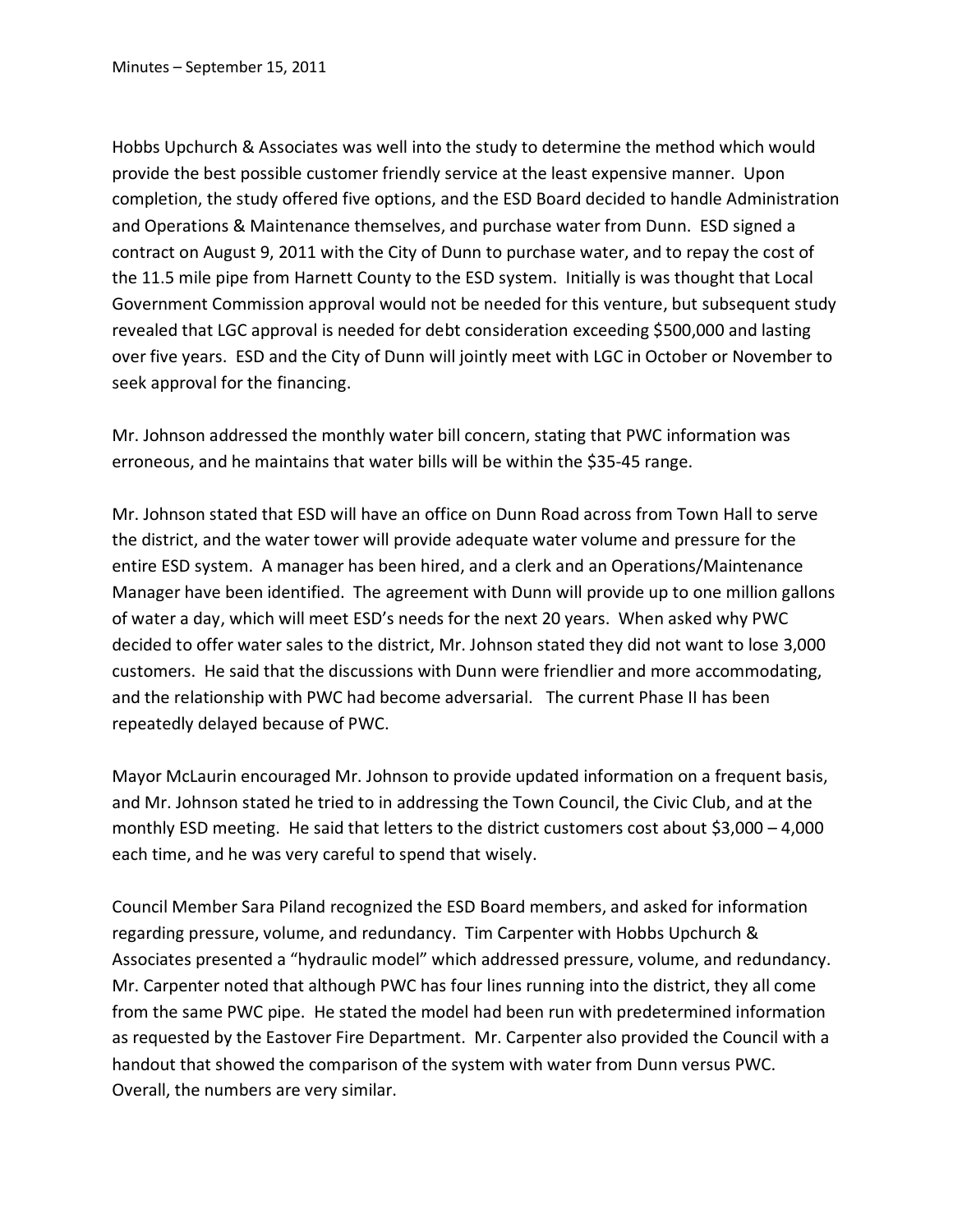Council Member Benny Pearce questioned Mr. Johnson on increases to the water rate by Dunn, and also about the debt payments and debt balance of the ESD system. Dunn last raised its water rate in 2005, and will have an increase this year. The ESD system has debt payments of \$800,000 per year with total outstanding of \$11.5 million (ESD I \$5.0MM and ESD II \$6.5MM).

Council Member Sara Piland asked about the "in kind" support from Cumberland County. Mr. Johnson stated that Cumberland County provided bookkeeping service to ESD (Amy Cannon and Bob Tucker) and audit support at no charge. The County is very supportive of ESD's efforts and knows that this is saving the County the expense of installing a water system to northeast Cumberland County.

Questions from Council Members Don Hudson and Lawrence Buffaloe regarding completion of the water line from Harnett County, and computation of sewer bills were addressed by Mr. Johnson. He stated that PWC would continue to provide water until the pipe is complete, and that formulas are in place to determine accurate sewer bills for customers who have sewer, but no longer use PWC water.

Danny Matthews, President of the Eastover Fire Department Board of Directors, listed concerns of the fire department regarding volume of available water and redundancy. He stated that the current water supply from PWC comes from a 36 inch pipe that has four feeder lines to the district, capable of supplying 3.5 million gallons a day. He is concerned that the one 12 inch pipe (1.5 million gallons per day) from Dunn cannot supply the volume needed to maintain current fire ratings, and the loss of redundancy (feeder lines from PWC) will be critical to a major fire in the Eastover area. Council Member Benny Pearce questioned Mr. Matthews on the insurance premiums for commercial properties. Under the current system, the Eastover Fired Dept. could apply for a split rating which would lower commercial insurance premiums. This will not be possible with the Dunn connection, and would have an effect on commercial premiums for the next 20 years. Mr. Matthews responded that rates could go up, but there is no way to be sure until the ISO (Insurance Service Office) visits our area an checks the water pressure and volume from the water lines. 40% of the criteria for rating are based on water volume. Currently Eastover residents have a six rating, which is the best, and the commercial area along Dunn Road could possibly go to a 4 or 5 because of the current volume of water available, and the training & equipment capabilities of the fire department.

Mayor McLaurin stated that he knew both ESD and the Eastover Fire Department had the best interest of the community in mind. He has concerns with the PWC requirements.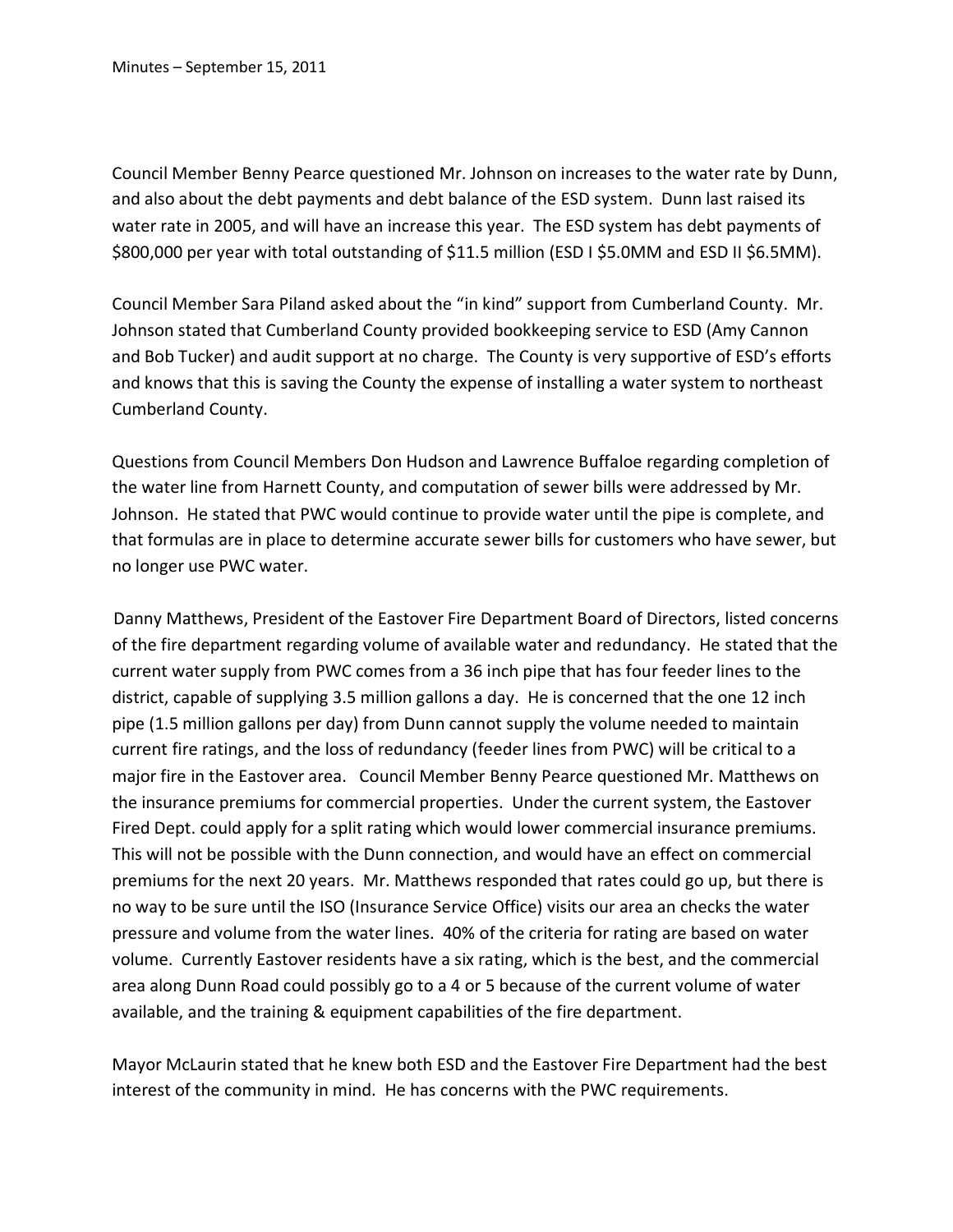Council Member Benny Pearce made a motion to adopt the resolution as requested by the Eastover Fired Department. The motion was seconded by Council Member Willie Geddie. Mayor McLaurin asked Mr. Pearce to read the resolution.

Council Member Sara Piland offered a substitute motion: I move that the Eastover Town Council, in lieu of the resolution, record in its minutes our support for the Eastover Fire Department and the concerns they have raised, and thank them for bringing these concerns to us and allowing us to have this discussion this afternoon. It has been educational to the council and to all those present, I hope, and that we also extend our appreciation to the Eastover Sanitary District for their responsiveness to the concerns presented by the Eastover Fire Department, and encourage ESD to work with the Eastover Fire Dept. on their needs and try to meet those needs to the greatest extent possible, given the water supply that they (ESD) have selected.

The motion was seconded by Donald Hudson. During the discussion Mr. Buffaloe advocated an emergency hookup with PWC, and Mr. Hudson voiced his concern regarding the stipulations that would come with a PWC contract. He does not want them dictating to another elected board.

Voting for approval of the substitute motion were Mayor McLaurin, Mr. Buffaloe, Mr. Geddie, Ms. Hudson, Mr. Hudson, and Mrs. Piland. Mr. Pearce voted against.

Motion to adjourn was made by Mr. Buffaloe and seconded by Mrs. Piland. Vote was unanimous in favor of.

\_\_\_\_\_\_\_\_\_\_\_\_\_\_\_\_\_\_\_\_\_\_\_\_\_\_\_\_\_\_\_\_\_\_\_\_\_\_\_ \_\_\_\_\_\_\_\_\_\_\_\_\_\_\_\_\_\_\_\_\_\_\_\_\_\_\_\_\_\_\_\_\_\_\_\_\_\_

Respectfully submitted, The Contract of ATTEST:

C. Kim Nazarchyk, Town Manager **Jane F. Faircloth, Town Clerk** Jane F. Faircloth, Town Clerk